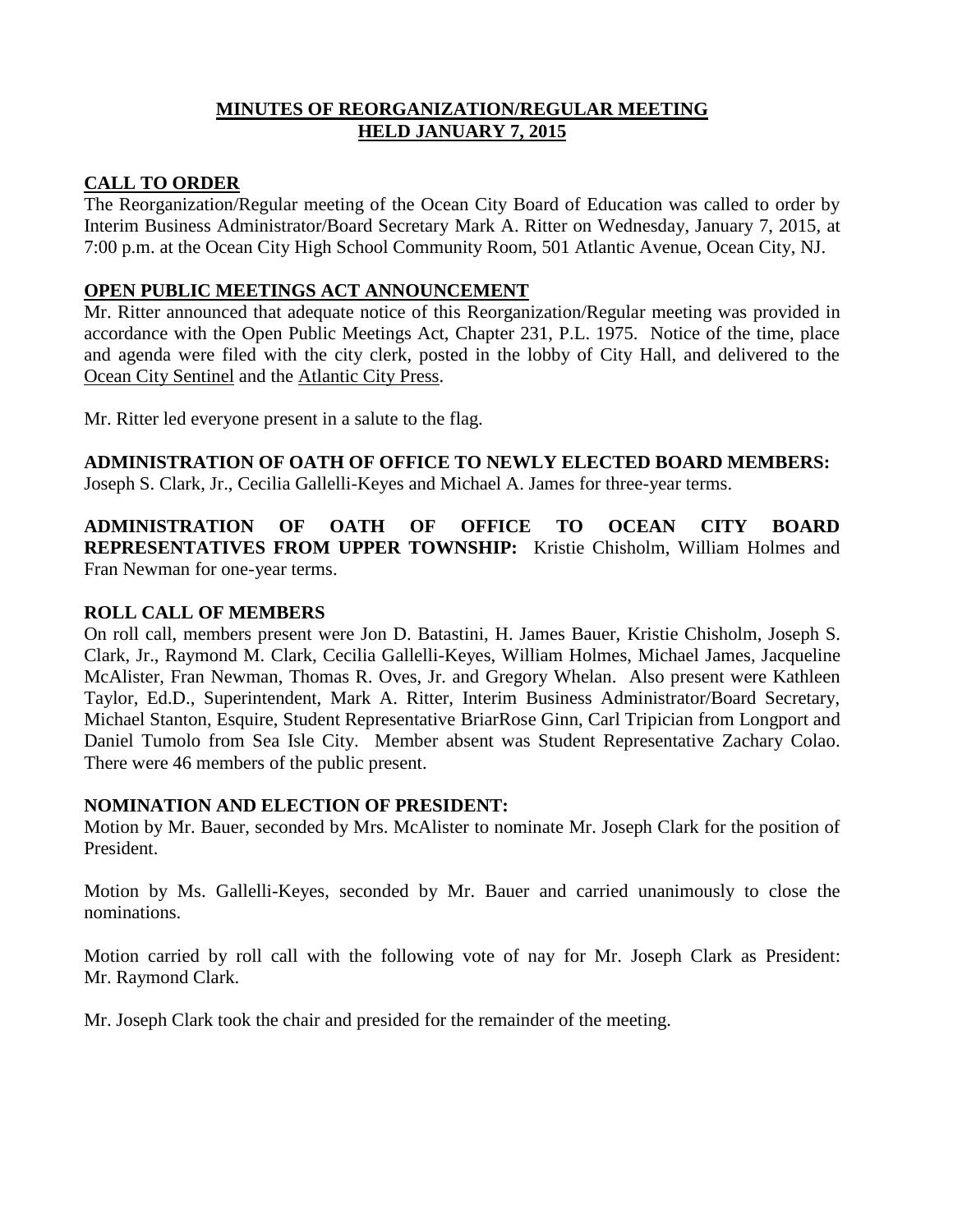## **NOMINATION AND ELECTION OF VICE PRESIDENT:**

Motion by Mr. Bauer, seconded by Ms. Gallelli-Keyes to nominate Mr. Oves for the position of Vice President.

Motion by Mr. Bauer, seconded by Ms. Gallelli-Keyes and carried unanimously by roll call vote to close the nominations.

Motion carried by roll call vote with the following vote of nay for Mr. Oves for Vice President: Mr. Raymond Clark.

### **TERMS OF BOARD MEMBERS:**

| H. James Bauer          | Term Expires in 2016 |
|-------------------------|----------------------|
| Jacqueline A. McAlister | Term Expires in 2016 |
| Thomas R. Oves, Jr.     | Term Expires in 2016 |
| Gregory Whelan          | Term Expires in 2016 |
| Jon D. Batastini        | Term Expires in 2017 |
| Raymond M. Clark        | Term Expires in 2017 |
| Joseph S. Clark, Jr.    | Term Expires in 2018 |
| Cecilia Gallelli-Keyes  | Term Expires in 2018 |
| Michael A. James        | Term Expires in 2018 |
|                         |                      |

#### **Upper Township Board Representatives**

| Kristie Chisholm | Term Expires in 2016 |
|------------------|----------------------|
| William Holmes   | Term Expires in 2016 |
| Fran Newman      | Term Expires in 2016 |

## **OFFICIAL REPORT OF RESULTS OF NOVEMBER 4, 2014 SCHOOL BOARD ELECTION:**

| Board Members/Three 3-Year Terms | Number of Votes |  |
|----------------------------------|-----------------|--|
| Joseph S. Clark, $Jr.*$          | 2,189           |  |
| Cecilia Gallelli-Keyes*          | 2,150           |  |
| Michael Allan James*             | 2.072           |  |
| Dale F. Braun, Jr.               | 1.742           |  |

\*Successful candidates

#### **PRESENTATIONS:**

Dr. Taylor and the Board recognized Fall Athletic Achievements.

Dr. Jamison gave a presentation on the Ocean City High School Program of Studies guide.

### **PUBLIC COMMENTS – AGENDA ITEMS ONLY:**

There were no public comments.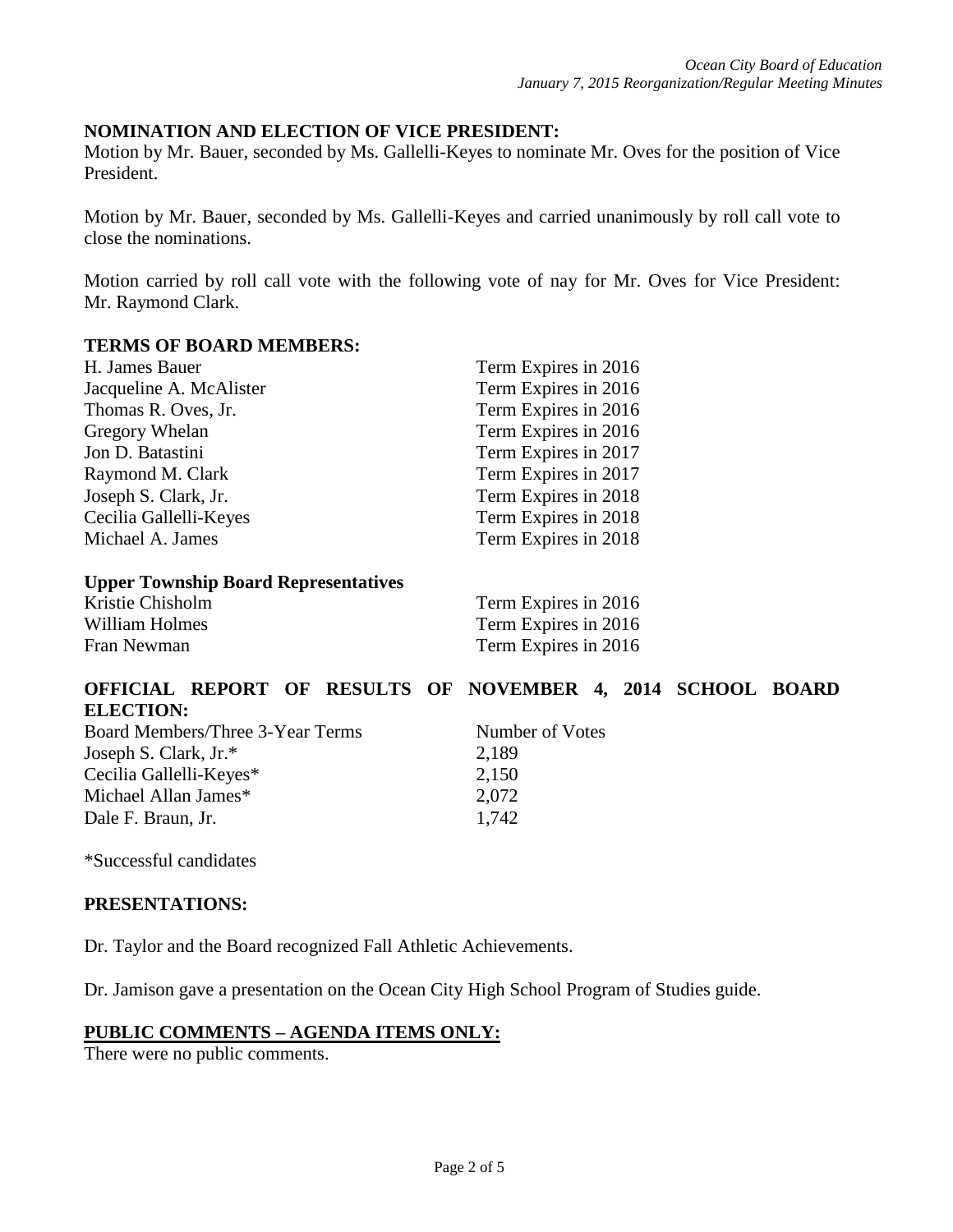### **SUPERINTENDENT'S REPORT:**

Dr. Taylor gave an overview of the Agenda.

Based on the recommendation of the Superintendent of Schools, the following resolutions are presented for formal approval by the Board of Education.

### **H. REORGANIZATION AGENDA**

Mr. Stanton gave a brief review of the New Jersey Code of Ethics and cited case examples of Ethics cases.

## *Motion by Mr. Bauer, seconded by Ms. Gallelli-Keyes and carried unanimously, the Board of Education approved the following Superintendent's recommendations.*

1. Renewal of Code of Ethics (Attachment #H.1)

The Board approves the "Code of Ethics for School Board Members" and each Board member shall complete and return the "Acknowledgement of Receipt, Code of Ethics for School Board Members" to the Business Office no later than January 21, 2015.

2. Time and Place of Board of Education Meetings (Attachment #H.2)

The Board approves the following Board Meeting dates for January 28, 2015 through January 6, 2016, to be held in the Community Room at the Ocean City High School, starting at 7:00 p.m.:

Wednesday, January 28, 2015 Wednesday, February 25, 2015 Wednesday, March 25, 2015 Wednesday, April 29, 2015 (Regular Meeting/Public Hearing) Wednesday, May 27, 2015 Wednesday, June 24, 2015 Wednesday, July 22, 2015 Wednesday, August 26, 2015 Wednesday, September 23, 2015 Wednesday, October 21, 2015 Wednesday, November 18, 2015 Wednesday, December 16, 2015 Wednesday, January 6, 2016 (Reorganization/Regular Meeting)

### **SUPERINTENDENT'S REPORT:**

Dr. Taylor gave an overview of the Agenda.

Based on the recommendation of the Superintendent of Schools, the following resolutions are presented for formal approval by the Board of Education.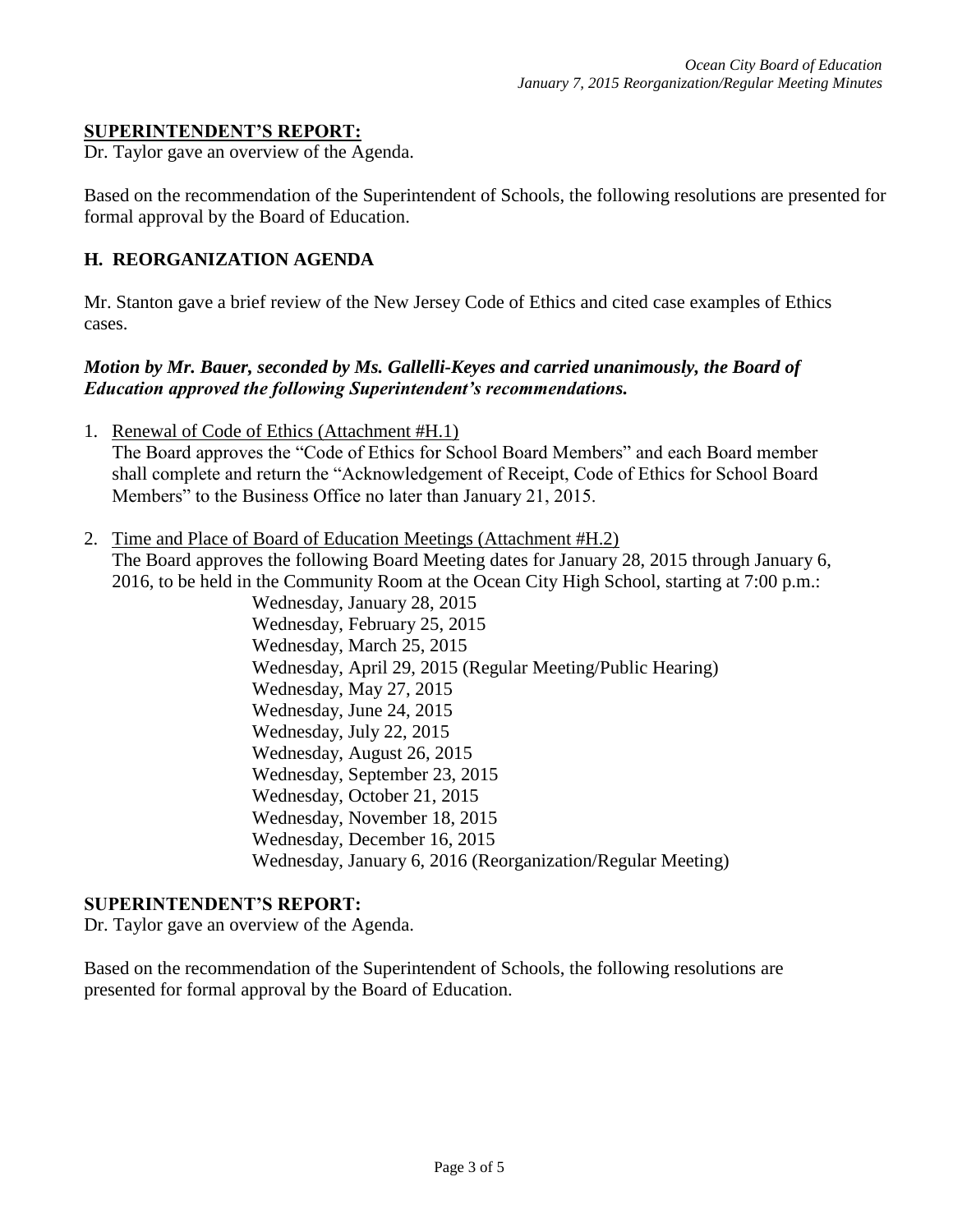*Motion by Mr. Bauer, seconded by Ms. Gallelli-Keyes and carried unanimously the Board of Education approved the following Superintendent's recommendations by "roll call vote."* 

### **1. Curriculum and Instruction**

- A. Program of Studies High School The Board approves the attached High School Program of Studies for the 2015-16 school year.
- **2. Personnel** (All motions are upon Superintendent's recommendation:)
	- A. High School Co-Curricular Sponsor and Stipend The Board approves Donald Toal, as the head drama co-curricular sponsor for the spring play, \$3,480, tier 4, for the 2014-15 school year.

## **3. Policy**

### Informational Item

The following Board Self-Evaluation results:

- Board Priorities:
	- o Board and Community
	- o Board Performance
- Board Goals:
	- o Ensure effective board operation through bylaws and effective meeting procedures
	- o Continuing an effective community relations program
	- o Work together in an atmosphere of mutual trust and respect
- Methods for Board Professional Development:
	- o NJ School Board Association weekly bulletins and monthly magazine
	- o NJ School Boards Association Annual Conference
	- o NJ School Boards Association Trainings
	- o Ocean City School Board Workshops and Trainings

## *Motion by Mr. Bauer, seconded by Ms. Gallelli-Keyes and carried unanimously, the Board of Education (Ocean City Representatives) approved the following Superintendent's recommendation by "roll call vote."*

### **1. Curriculum and Instruction**

B. Primary School Field Trip Requests **(Ocean City Representatives Only)** The Board approves the attached Primary School Field Trip list.

### **UNFINISHED BUSINESS:**

There was no Unfinished Business.

### **NEW BUSINESS:**

There was no New Business.